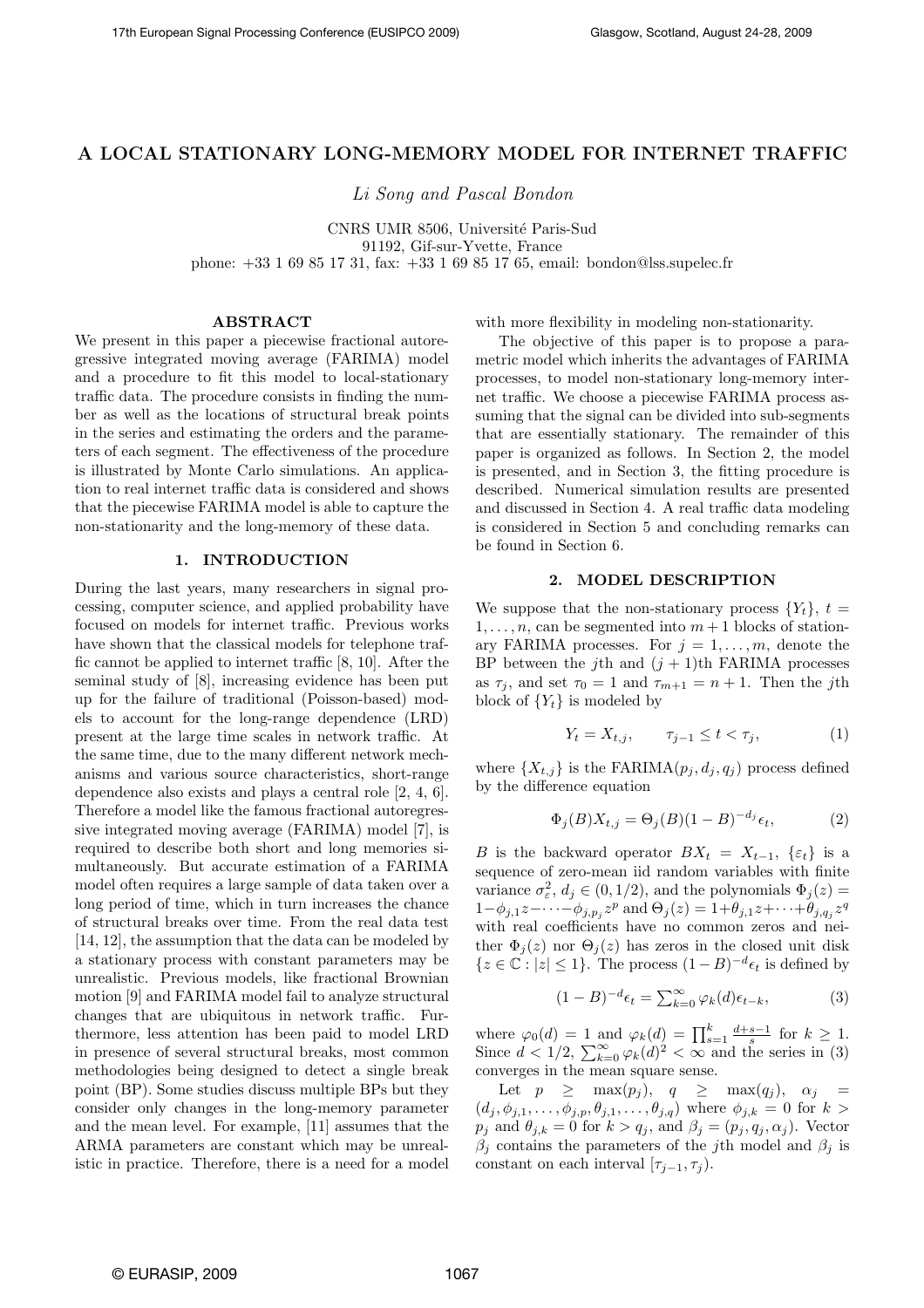#### 3. ESTIMATION PROCEDURE

The problem of fitting model  $(1)$ – $(2)$  to data consists in finding  $(\tau_1,\ldots,\tau_m,\beta_1,\ldots,\beta_{m+1})$ . The first problem is to estimate the BPs accurately, which can be realized by detecting the structural parameters changes. It was shown in [13] that some of the best available techniques to estimate the parameters may be misled by non-stationary characters of the observed time series, and some of these non-stationarity effects can often be alleviated by estimating the parameters using data locally. That is to say, it is better to divide the original time series into a set of elementary sub-series of length E and use the data in the same sub-series to get a local parameter estimation. Predefining a suitable length E for the elementary sub-series is not always an easy task: on the one hand, due to LRD properties, a reasonable number of observations are needed to obtain adequate parameter estimates, and then E can't be too short; on the other, the probability of meeting a BP increases as  $E$  grows.  $E$  should vary with the hidden true model order and the estimate method, e.g. the Whittle estimates ([5]) and the Whittle estimates with autoregressive truncation ([1]). Hence some restriction should be put on  $E$ , and E is chosen by empirical experience.

In the following, we consider the truncated series formed by the  $K = [n/E]$  elementary sub-series defined on the intervals  $I_k = ((k-1)E, kE]$  for  $k = 1, \ldots, K$ . We make the following assumptions:

- 1. the number m of BPs of the truncated series is known and  $m \leq K/2$  (see Remark 1 when m is unknown),
- 2. there is at most one BP in each interval,
- 3. at least one interval separates two consecutive BPs.

Then, the *m* BPs  $\tau_j$ ,  $j = 1, \ldots, m$ , are dispersed into a few elementary intervals.

The following four steps procedure is proposed to fitting model  $(1)$ – $(2)$  to a local stationary time series.

**Step 1 : Local estimation.** For each interval  $I_k$ , a pair  $(\hat{p}_k, \hat{q}_k)$  is selected by employing the Bayes Information Criterion (BIC) as suggested in [15], and the model's parameters  $\alpha_k$  are estimated by the Gaussian maximum-likelihood estimates (MLE) based on autoregressive approximations  $\hat{\alpha}_k$ , see e.g. [7]. Therefore, Step 1 gives the local estimates  $\hat{\beta}_k = (\hat{p}_k, \hat{q}_k, \hat{\alpha}_k)$  for  $k=1,\ldots,K$ .

Step 2 : Selection of intervals with a BP. If model  $(1)$ – $(2)$  is suitable for the data, one expects that  $\hat{\beta}_k$  is close to the true values of the parameters when there is no BP in the interval  $I_k$ . Now, if there is a BP in  $I_k$  and no BP in  $I_{k-1}$  and  $I_{k+1}$ ,  $\hat{\beta}_k$  should be significantly different from both  $\hat{\beta}_{k-1}$  and  $\hat{\beta}_{k+1}$ . Then,

let  $k_0 = 0$ ,  $k_{m+1} = K$ , and

$$
(\hat{k}_1, ..., \hat{k}_m) = \underset{1 \le k_1 < ... < k_m < K}{\operatorname{argmin}} \sum_{j=1}^{m+1} \sum_{k=k_{j-1}+1}^{k_j} \sum_{j=1 \ k=k_{j-1}+1}^{k_j} \left( \|\hat{\alpha}_k - \bar{\alpha}_j\|^2 + \psi(|\hat{p}_k - \bar{p}_j|) + \psi(|\hat{q}_k - \bar{q}_j|) \right), \quad (4)
$$

where  $\bar{\alpha}_j = \frac{1}{1}$  $k_j - k_{j-1}$  $\sum$  $k_j$  $k=k_{j-1}+1$  $\hat{\alpha}_k, \bar{p}_j$  (resp.  $\bar{q}_j$ ) is the

order which is the most frequently selected among the orders  $\hat{p}_k$  (resp.  $\hat{q}_k$ ) for  $k = k_{j-1} + 1, \ldots, k_j$ . In the case where  $\bar{p}_j$  (resp.  $\bar{q}_j$ ) is not unique, the lowest order is chosen. Function  $\psi(\cdot)$  is positive and strictly increasing. Let  $J_k = ((k-0.5)E, (k+0.5)E]$  for  $k = 1, ..., K$ 1. We select the intervals  $(J_{\hat{k}_1},...,J_{\hat{k}_m})$  as being those containing a BP.

Step 3 : Estimation of the BPs. Suppose that all the intervals  $J_{\hat{k}_j}$  are selected properly, i.e.,  $\tau_j \in J_{\hat{k}_j}$ . Therefore, for any fixed j, there is no BP in the "previous" block between  $J_{\hat{k}_j-1}$  and  $J_{\hat{k}_j}$ , viz.  $((\hat{k}_{j-1} + 0.5)E, (\hat{k}_j - 0.5)E]$  where we set  $\hat{k}_0 + 0.5 = 0$ , and we define  $\hat{\beta}_p$  as the MLE of  $\beta_j$  based on the data in this block. In the same way, let  $\hat{\beta}_n$  be the MLE of  $\beta_{j+1}$  based on the data in the "next" block between  $J_{\hat{k}_i}$ and  $J_{\hat{k}_{j+1}}$ , viz.  $((\hat{k}_j + 0.5)E, (\hat{k}_{j+1} - 0.5)E]$  where we set  $\hat{k}_{m+1} - 0.5 = K$ . We treat  $\hat{\beta}_p$  and  $\hat{\beta}_n$  as two benchmarks. These estimates are more precise than any local estimate calculated in Step 1 since they involve more data. Suppose that  $l \in J_{\hat{k}_j}$  is the BP  $\tau_j$ . Then we can calculate the MLE  $\hat{\beta}_{l_p}$  of  $\beta_j$  and  $\hat{\beta}_{l_n}$  of  $\beta_{j+1}$  based respectively on  $((\hat{k}_{j-1} + 0.5)E, l]$  and  $(l, (\hat{k}_{j+1} - 0.5)E]$ . These estimates should be close to benchmarks  $\hat{\beta}_p$  and  $\hat{\beta}_n$ , respectively. Hence, our choice of the BP estimate  $\hat{\tau}_i$  is based on the following criterion

$$
\hat{\tau}_j = \underset{l \in J_{\hat{k}_j}}{\text{argmin}} \left( \| \hat{\alpha}_{l_p} - \hat{\alpha}_p \|^2 + \psi(|\hat{p}_{l_p} - \hat{p}_p|) + \psi(|\hat{q}_{l_p} - \hat{q}_p|) \right)
$$

$$
+ \| \hat{\alpha}_{l_n} - \hat{\alpha}_n \|^2 + \psi(|\hat{p}_{l_n} - \hat{p}_n|) + \psi(|\hat{q}_{l_n} - \hat{q}_n|) \right). \tag{5}
$$

To reduce the complexity,  $\hat{\beta}_{l_p}$  and  $\hat{\beta}_{l_n}$  are calculated using the data in  $(l-E,l)$  and  $(l,l+E)$ , respectively, and this gives good results in practice as shown in Section 4.

Step 4 : Estimation of the parameters of each stationary block. Once  $(\hat{\tau}_1, \ldots, \hat{\tau}_m)$  are obtained, the parameters  $\beta_i$  of the stationary sequence  $X_{t,j}$  for  $j =$  $1, \ldots, m+1$ , can be estimated on the basis on the data in  $(\hat{\tau}_{j-1}, \hat{\tau}_j]$ , where  $\hat{\tau}_0 = 1$  and  $\hat{\tau}_{m+1} = KE$ .

Remark 1. The procedure assumes that the number  $m$  of BPs is known, but of course  $m$  is unknown in practice. One way to estimate  $m$  consists in increasing sequentially one by one the number of BPs in the procedure. Indeed, when estimating a single BP model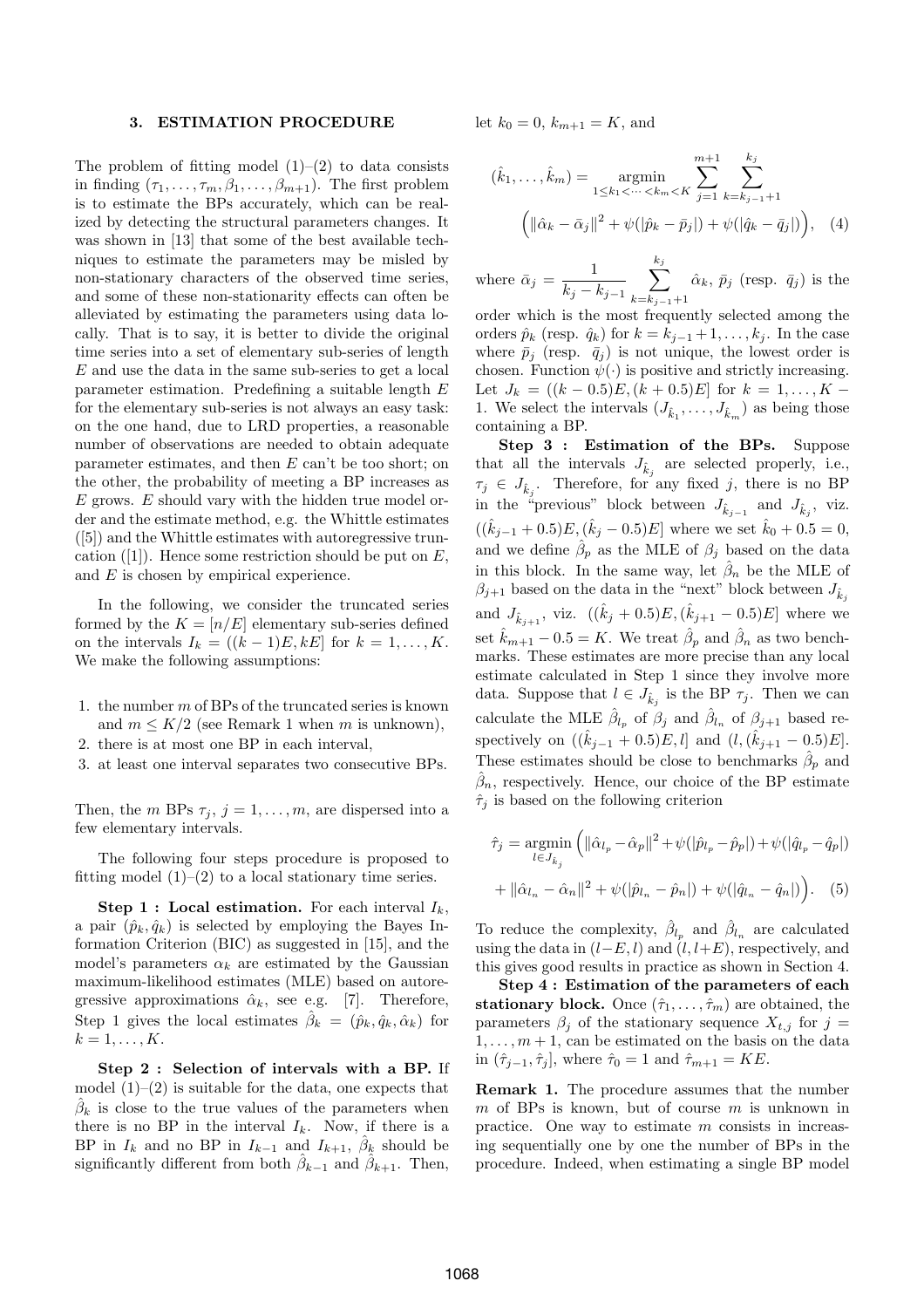in the presence of multiple BPs, the estimate of the interval which contains the BP will be typically one of the true intervals with a BP, namely the one which is dominant in the sense that selecting this interval allows to minimize the sum of squared (4) where  $m = 1$ . Next, we minimize (4) with  $m = 2$  which gives two dominating intervals with a BP. When iterating this process beyond the true number of BPs, two intervals are founded which are very close to each other and correspond to the same BP. This allows to determine the true number of BPs when the BPs are not too close to each others. We show in Section 4 that this method for finding  $m$  works well when at least 2E data separate each BP.

# 4. SIMULATIONS

In this section, we illustrate the implementation procedure by a simple Monte Carlo experiment and show its effectiveness. This experiment is based on 100 replications of a piecewise FARIMA process  $\{Y_t\}, t = 1, \ldots, n$ where  $n = 40000$ ,  $\{\epsilon_t\}$  is Gaussian with  $\sigma_{\epsilon}^2 = 1$  in (2), and we have 4 BPs at  $\tau_1 = 7800$ ,  $\tau_2 = 16350$ ,  $\tau_3 = 23550$ and  $\tau_4$  = 32100. We set  $E = 2000$ , and therefore  $K = 20$ . The BPs fall within  $J_4$ ,  $J_8$ ,  $J_{12}$  and  $J_{16}$ . The orders and the parameters of the different segments  $X_{t,j}$ in (2) are given in table 1 and figure 1 displays a typical realization of this model.

| Parameters       | Segment $X_{t,j}$ |      |         |         |      |  |
|------------------|-------------------|------|---------|---------|------|--|
|                  |                   | 2    |         |         |      |  |
| $p_j$            |                   |      |         |         |      |  |
| $q_j$            |                   |      |         |         |      |  |
| $d_i$            | 0.20              | 0.40 | 0.10    | 0.30    | 0.15 |  |
| $\varphi$ $_{i}$ | $-0.7$            |      | $-0.80$ | 0.30    |      |  |
| $\theta_{j,1}$   | 0.60              |      |         | $-0.70$ | 0.40 |  |
| i, 2             | $-0.20$           |      |         |         |      |  |

Table 1: Time-varying orders and parameters.



Figure 1: A realization of the piecewise FARIMA process with parameters in table 1. The vertical lines indicate the true BPs locations.

Table 2 exhibits the most frequently selected orders for each elementary sub-series in Step 1. Note that the four BPs locate in  $I_4$ ,  $I_9$ ,  $I_{12}$  and  $I_{17}$ , respectively. For most  $I_k$ 's, these orders are the true ones. Observe that

BIC performs well for detecting the low orders zero and one, and works less definitely for finding order two. Indeed, the true order  $(1, 2)$  of the first three elementary sub-series is found in only 60% of the cases, while the orders zero and one of the others elementary sub-series are found in at least 75% of the cases. Of course, when there is a BP in the elementary sub-series and the order changes, the order given by BIC is not reliable (see the columns in bold in table 2).

| Sub-series                     |            | 2                     | 3     | 4                     | 5                     |
|--------------------------------|------------|-----------------------|-------|-----------------------|-----------------------|
| Order $(\hat{p}_k, \hat{q}_k)$ | $^{(1,2)}$ | (1,2)                 | (1,2) | $\left( 2,2\right)$   | (0,0)                 |
| Frequency                      | 58         | 55                    | 62    | 38                    | 92                    |
| Sub-series                     | 6          | 7                     | 8     | 9                     | 10                    |
| Order $(\hat{p}_k, \hat{q}_k)$ | (0,0)      | (0,0)                 | (0,0) | $\scriptstyle{(1,0)}$ | (1,0)                 |
| Frequency                      | 89         | 88                    | 83    | 58                    | 84                    |
| Sub-series                     | 11         | 12                    | 13    | 14                    | 15                    |
| Order $(\hat{p}_k, \hat{q}_k)$ | $_{(1,0)}$ | $\scriptstyle{(2,0)}$ | (1,1) | (1,1)                 | $\scriptstyle{(1,1)}$ |
|                                |            |                       |       |                       |                       |
| Frequency                      | 86         | 49                    | 76    | 81                    | 82                    |
| Sub-series                     | 16         | 17                    | 18    | 19                    | 20                    |
| Order $(\hat{p}_k, \hat{q}_k)$ | (1,1)      | $\left( 1,\!2\right)$ | (0,1) | (0,1)                 | (0,1)                 |

Table 2: Selected orders in Step 1.

After the local estimation (Step 1), we calculate the intervals with a BP (Step 2) corresponding to the BPs numbers  $m = 1, \ldots, 6$ . For  $m = 1, \ldots, 4$ , all the selected intervals in the Monte Carlo experiments were well separated. For  $m = 5, 6$ , we founded intervals close to each others in all the experiments, which hints that the number of BPs should be 4. Table 3 gives the selected intervals in the 100 simulations for  $m = 5$  (the last column indicates the number of times the quintuplet  $(\hat{k}_1,\ldots,\hat{k}_5)$  were selected). We see that when the BPs number used in Step 2 is the true BPs number plus one, the additional interval chosen by the procedure is close to an interval containing a BP.

| $k_{1}$ | $k_2$ | $\kappa_{3}$ | $\,kappa_4$ | $\scriptstyle k_5$ |    |
|---------|-------|--------------|-------------|--------------------|----|
| 3       |       | 8            | 12          | 16                 | 2  |
|         | 5     | 8            | 12          | 16                 | 13 |
|         |       | 8            | 12          | 16                 | 11 |
|         |       | 12           | 16          | 17                 |    |
|         |       | 11           | 12          | 16                 | 48 |
|         |       | 12           | 16          |                    | 25 |

Table 3: Selected intervals in Step 2 for  $m = 5$ .

Figure 2 shows the estimations of the intervals with a BP in Step 2 where  $m = 4$ . These estimations are very good since the intervals with highest frequencies are the right ones. Some selected intervals spread to a few intervals near the right ones. The estimation of the first interval diffuses from  $J_2$  to  $J_6$ , that of the second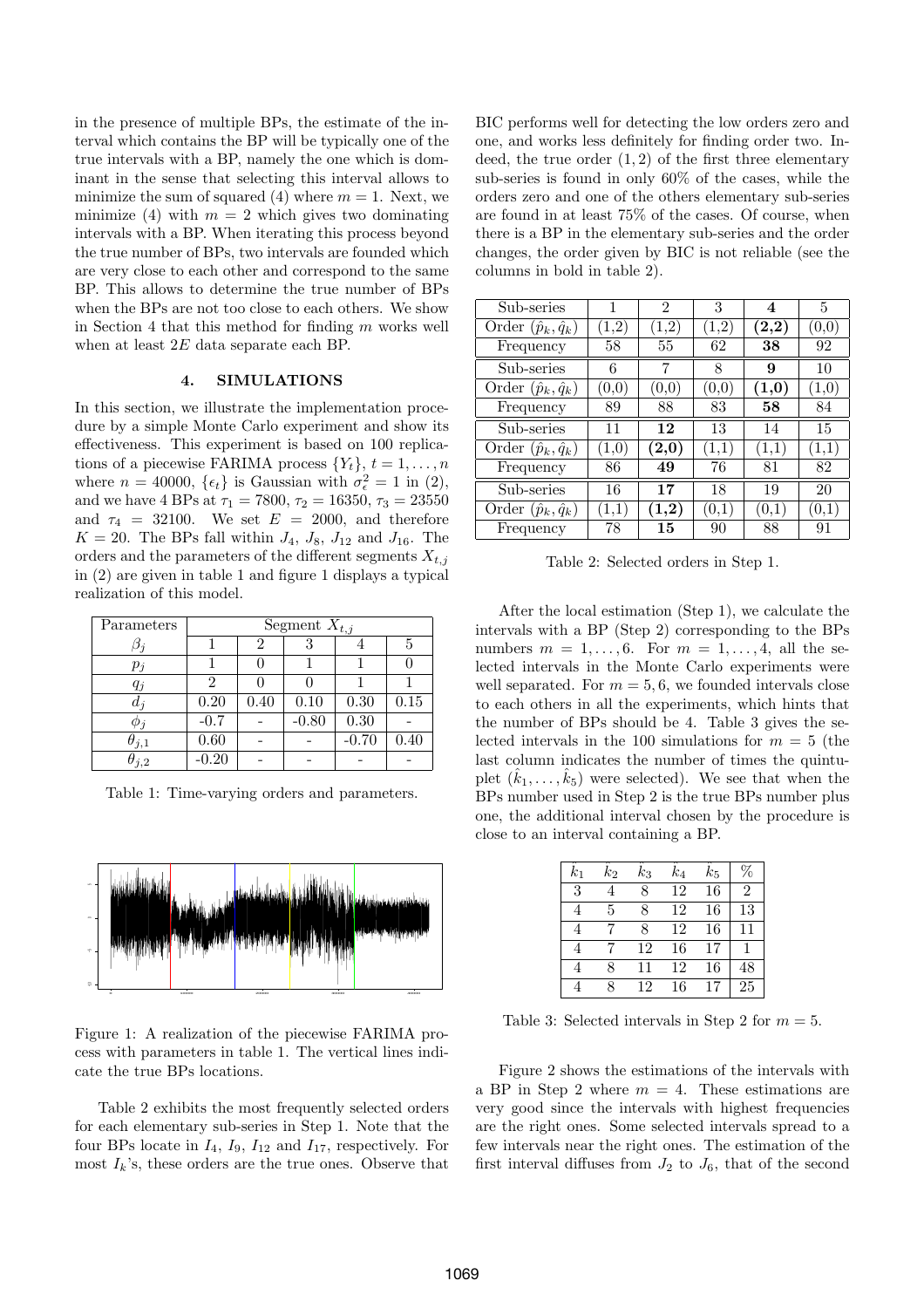interval from  $J_6$  to  $J_{10}$ , that of the third interval from  $J_{10}$  to  $J_{14}$ , and the one of the fourth interval from  $J_{15}$ to  $J_{18}$ . For the fourth interval for instance, the true interval  $J_{16}$  is selected 83 times, and  $J_{15}$ ,  $J_{17}$  and  $J_{18}$ are chosen 1, 13 and 3 times, respectively. This is partly caused by the impreciseness of the order selection in Step 1.



Figure 2: Selected intervals in Step 2:  $m = 4$ .

Table 4 presents the sample means  $\hat{\mu}(\hat{\lambda}_j)$  and standard errors  $\hat{\sigma}(\hat{\lambda}_j)$  of the BPs estimations in Step 3 over the 100 realizations. Following [3], we use the standardized parameter  $\lambda_i = \tau_i/n$ . We see that the estimations are close to the true values and the standard errors are quite small.

|                           |                                          | $0.1950 \pm 0.4088 \pm 0.5888 \pm 0.8025$ |                             |  |
|---------------------------|------------------------------------------|-------------------------------------------|-----------------------------|--|
| $\hat{\mu}(\lambda_i)$    | $\mid$ 0.1947   0.4074   0.5865   0.8091 |                                           |                             |  |
| $\hat{\sigma}(\lambda_i)$ | $\vert 0.0042 \vert 0.0209$              |                                           | $\vert 0.0184 \vert 0.0163$ |  |

Table 4: Estimated BPs in Step 3.

Table 5 gives the most frequently selected orders and the corresponding sample means and standard errors of the parameters estimates in Step 4 for each stationary segment identified in Step 3. We see that the true orders are well identified and the estimated parameters are quite near to the true values given in table 1.

| Estimate                           | Segment $X_{t,j}$ |       |         |         |       |  |
|------------------------------------|-------------------|-------|---------|---------|-------|--|
|                                    | 1                 | 2     | 3       | 4       | 5     |  |
| $(\hat{p}_j, \hat{q}_j)$           | (1,2)             | (0,0) | (1,0)   | (1,1)   | (0,1) |  |
| Frequency                          | 62                | 98    | 87      | 93      | 88    |  |
| $\hat{\mu}(\hat{d}_i)$             | 0.21              | 0.39  | 0.10    | 0.30    | 0.13  |  |
| $\hat{\sigma}(d_i)$                | 0.02              | 0.08  | 0.09    | 0.05    | 0.06  |  |
| $\hat{\mu}(\hat{\phi}_{j,1})$      | $-0.73$           |       | $-0.80$ | 0.33    |       |  |
| $\hat{\sigma}(\phi_{j,1})$         | 0.06              |       | 0.02    | 0.07    |       |  |
| $\hat{\mu}(\hat{\theta}_{j,1})$    | 0.58              |       |         | $-0.63$ | 0.39  |  |
| $\hat{\sigma}(\hat{\theta}_{j,1})$ | 0.08              |       |         | 0.07    | 0.09  |  |
| $\hat{\mu}(\hat{\theta}_{j,2})$    | $-0.19$           |       |         |         |       |  |
| $\hat{\sigma}(\theta_{j,2})$       | 0.02              |       |         |         |       |  |

Table 5: Selected orders and estimated parameters in Step 4.

# 5. APPLICATION TO TRAFFIC DATA

We use our procedure to obtain a model for the first OC48c Packet-over-SONET data set published by the NLANR MNA team. These 28000 data are the numbers of IP bytes collected at the Indianapolis router node on Sunday, April 6, 2003, per 30 millisecond time intervals during 14 minutes. Figure 3 plots the series and figure 4 shows that its auto-correlations decay slowly and are significant for large lags (more than 500), which is a strong evidence of LRD.



Figure 3: Internet traffic data. The vertical lines indicate the estimated BPs locations in Step 4.



Figure 4: Auto-correlations of the internet traffic data.

We use  $E = 2000$ , which corresponds to an observation time of one minute for each elementary sub-series, and then  $K = 14$ . Using BIC in Step 1, all elementary sub-series are modelled by fractional noise models. Thus, we choose a piecewise  $FARIMA(0, d_i, 0)$  model to represent the traffic data. After local estimation, we use different BPs numbers  $m = 1, \ldots, 6$  to calculate the intervals with a BP (Step 2) and the results are summarized in table 6. When  $m = 5$ , we see that  $k_4 = 10$ is close to  $\hat{k}_5 = 11$ , and when  $m = 6$ ,  $\hat{k}_2 = 4$ ,  $\hat{k}_3 = 5$ and  $\hat{k}_4 = 6$  are close. Consequently, we retain in Step 2 a model with only four BPs, namely  $\hat{k}_1 = 2$ ,  $\hat{k}_2 = 6$ ,  $\hat{k}_3 = 8$  and  $\hat{k}_4 = 10$ . The corresponding estimations of the BPs locations obtained in Step 3 are  $\hat{\tau}_1 = 3880$ ,  $\hat{\tau}_2 = 11672, \ \hat{\tau}_3 = 15467 \text{ and } \ \hat{\tau}_4 = 19161. \text{ These } \text{BPs}$ are indicated by vertical lines in figure 3. Finding these BPs by a simple inspection of figure 3 is hard, and this, especially because here  $p_j = q_j = 0$  and only the LRD parameter  $d_j$  changes with time.

Finally, figure 5 displays the LRD parameter estimate of each segment obtained in Step 4 and the local